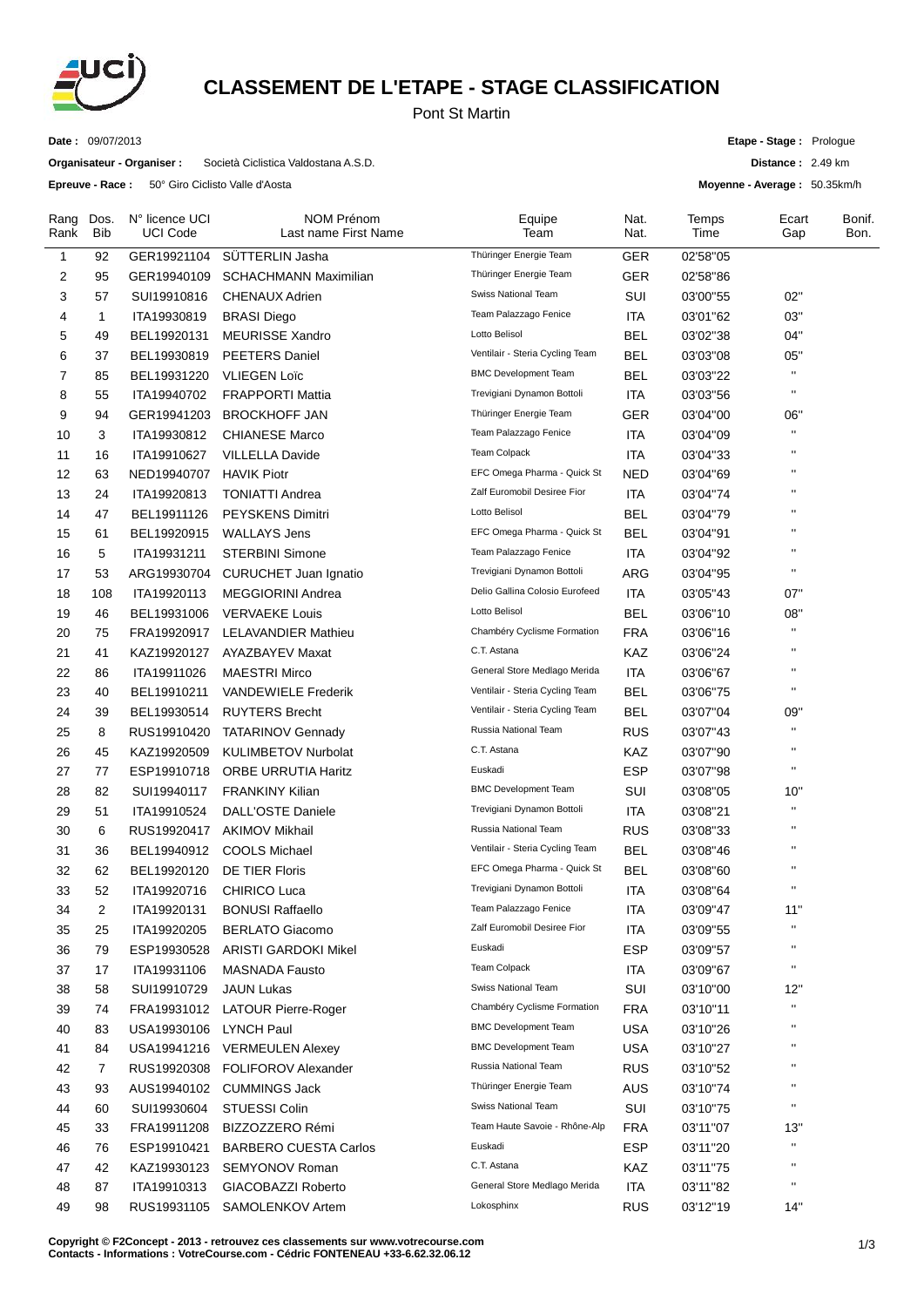| 50         | 65        | BEL19930821                | <b>LONCIN Gilles</b>                            | EFC Omega Pharma - Quick St     | <b>BEL</b>               | 03'12"35             | $\pmb{\mathsf{H}}$ |
|------------|-----------|----------------------------|-------------------------------------------------|---------------------------------|--------------------------|----------------------|--------------------|
| 51         | 106       | ITA19920316                | GALLIO Giacomo                                  | Delio Gallina Colosio Eurofeed  | <b>ITA</b>               | 03'12"36             | $\pmb{\mathsf{H}}$ |
| 52         | 23        | ITA19930830                | <b>ANDREETTA Simone</b>                         | Zalf Euromobil Desiree Fior     | <b>ITA</b>               | 03'12"44             | $\pmb{\mathsf{H}}$ |
| 53         | 38        | BEL19921229                | <b>ROELANDTS Rutger</b>                         | Ventilair - Steria Cycling Team | BEL                      | 03'12"62             | $\pmb{\mathsf{H}}$ |
| 54         | 11        | ITA19921025                | FORMOLO Davide                                  | Petroli Firenze - Wega - Contec | <b>ITA</b>               | 03'12"92             | $\mathbf{H}$       |
| 55         | 91        | GER19910504                | <b>HOLLER Nikodemus</b>                         | Thüringer Energie Team          | GER                      | 03'13"61             | 15"                |
| 56         | 59        | SUI19921106                | PELLAUD Simon                                   | Swiss National Team             | SUI                      | 03'13"89             | $\mathbf{H}$       |
| 57         | 90        | ITA19940818                | <b>MARCHI</b> Andrea                            | General Store Medlago Merida    | <b>ITA</b>               | 03'14"01             | 16"                |
| 58         | 21        | ITA19910622                | PENASA Pierre Paolo                             | Zalf Euromobil Desiree Fior     | ITA                      | 03'14"60             | $\mathbf{H}$       |
| 59         | 78        | ESP19920316                | <b>ITURRIA SEGUROLA Mikel</b>                   | Euskadi                         | ESP                      | 03'14"63             | $\pmb{\mathsf{H}}$ |
| 60         | 107       | ITA19930504                | <b>PETILLI Simone</b>                           | Delio Gallina Colosio Eurofeed  | ITA                      | 03'14"65             | $\pmb{\mathsf{H}}$ |
| 61         | 27        | ROU19920904                | <b>GROSU Eduard Michael</b>                     | Overall Cycling Team            | ROU                      | 03'14"67             | $\mathbf{H}$       |
| 62         | 4         | ITA19941220                | <b>CICCONE Giulio</b>                           | Team Palazzago Fenice           | <b>ITA</b>               | 03'14"75             | $\mathbf{H}$       |
| 63         | 71        | FRA19920517                | <b>LELAVANDIER Maxime</b>                       | Chambéry Cyclisme Formation     | <b>FRA</b>               | 03'15"40             | 17"                |
| 64         | 54        | ITA19920408                | <b>GASPARRINI Rino</b>                          | Trevigiani Dynamon Bottoli      | <b>ITA</b>               | 03'15"41             | $\mathbf{H}$       |
| 65         | 19        | ITA19931210                | <b>SENNI Michele</b>                            | Team Colpack                    | <b>ITA</b>               | 03'15"46             | $\pmb{\mathsf{H}}$ |
| 66         | 50        | BEL19910215                | <b>VROLIJKX Jeroen</b>                          | Lotto Belisol                   | <b>BEL</b>               | 03'15"62             | $\pmb{\mathsf{H}}$ |
| 67         | 109       | ITA19930718                | PASTORINO Leonardo                              | Delio Gallina Colosio Eurofeed  | ITA                      | 03'15"68             | $\pmb{\mathsf{H}}$ |
| 68         | 88        | ITA19920311                | <b>CEOLAN Luca</b>                              | General Store Medlago Merida    | <b>ITA</b>               | 03'15"80             | $\pmb{\mathsf{H}}$ |
|            | 72        | FRA19920629                | <b>CHEVRIER Clément</b>                         | Chambéry Cyclisme Formation     | <b>FRA</b>               |                      | $\pmb{\mathsf{H}}$ |
| 69         | 102       | ITA19931014                | <b>LAROSSA Marco</b>                            | Vejus TMF                       | <b>ITA</b>               | 03'15"94<br>03'16"06 | 18"                |
| 70<br>71   | 44        | KAZ19920328                | KOZHATAYEV Bakhtiyar                            | C.T. Astana                     | KAZ                      | 03'16"07             | $\mathbf{H}$       |
| 72         |           | ITA19920311                | <b>SENNI Manuel</b>                             | <b>Team Colpack</b>             | <b>ITA</b>               | 03'16"23             | $\pmb{\mathsf{H}}$ |
| 73         | 18        |                            | <b>VANBESIEN Thomas</b>                         | Lotto Belisol                   | <b>BEL</b>               | 03'16"96             | $\pmb{\mathsf{H}}$ |
|            | 48        | BEL19930829                |                                                 | C.T. Astana                     | KAZ                      |                      | 19"                |
| 74<br>75   | 43        | KAZ19910610                | <b>BIZMIGITOV Zhandos</b>                       | Lokosphinx                      | <b>RUS</b>               | 03'17"08             |                    |
|            | 97        | RUS19930315                | ZHURAVLEV Vadim                                 | General Store Medlago Merida    |                          | 03'17"30             | $\pmb{\mathsf{H}}$ |
| 76         | 89        | DEN19910602                | <b>GARBY Marc-Christian</b>                     | Lokosphinx                      | <b>DEN</b>               | 03'17"37             | $\pmb{\mathsf{H}}$ |
| 77         | 99<br>9   | RUS19930821<br>RUS19912405 | <b>VDOVIN Alexander</b><br><b>KATYRIN Roman</b> | Russia National Team            | <b>RUS</b><br><b>RUS</b> | 03'17"42             | $\mathbf{H}$       |
| 78         | 22        | ITA19930612                | <b>GAROSIO Andrea</b>                           | Zalf Euromobil Desiree Fior     | ITA                      | 03'17"64             | $\pmb{\mathsf{H}}$ |
| 79<br>80   | 26        | ITA19930116                | <b>BASCIU Nicolo'</b>                           | Overall Cycling Team            | <b>ITA</b>               | 03'17"75<br>03'17"79 | $\mathbf{H}$       |
| 81         | 81        | SUI19931225                | <b>BAILLIFARD Valentin</b>                      | <b>BMC Development Team</b>     | SUI                      | 03'18"22             | 20"                |
| 82         | 110       | ITA19921019                | <b>LORENZON Rudy</b>                            | Delio Gallina Colosio Eurofeed  | ITA                      | 03'18"27             | $\pmb{\mathsf{H}}$ |
| 83         | 15        | UKR19920114                | <b>ORLOV Andrii</b>                             | Petroli Firenze - Wega - Contec | <b>UKR</b>               | 03'19"10             | 21"                |
| 84         |           |                            | RUS19930821 VDOVIN Serguey                      | Lokosphinx                      | <b>RUS</b>               | 03'19"15             | $\mathbf{H}$       |
| 85         | 100<br>32 | FRA19940618                | <b>CORBEX Emilio</b>                            | Team Haute Savoie - Rhône-Alp   | <b>FRA</b>               | 03'19"53             | $\mathbf{H}$       |
| 86         | 12        | ITA19920228                | <b>TRENTIN Daniele</b>                          | Petroli Firenze - Wega - Contec | <b>ITA</b>               | 03'19"71             | $\blacksquare$     |
| 87         | 35        | FRA19920402                | <b>ARNAUD Vincent</b>                           | Team Haute Savoie - Rhône-Alp   | <b>FRA</b>               | 03'20"13             | 22"                |
| 88         | 56        | SUI19920512                | <b>BAUR Felix</b>                               | Swiss National Team             | SUI                      | 03'20"21             | $\blacksquare$     |
| 89         | 29        | ITA19910916                | <b>BARBERO PIANTINO Massimiliano</b>            | Overall Cycling Team            | <b>ITA</b>               | 03'20"25             | $\pmb{\mathsf{H}}$ |
|            |           | BEL19941017                | <b>FEYS Jelle</b>                               | EFC Omega Pharma - Quick St     | <b>BEL</b>               |                      | $\pmb{\mathsf{H}}$ |
| 90         | 64<br>28  | ITA19910101                | <b>CIRINO Loris</b>                             | Overall Cycling Team            | ITA                      | 03'20"31             | 23"                |
| 91         |           |                            | <b>GENOVESE Nicola</b>                          | ASD Cerone Rafi                 | <b>ITA</b>               | 03'21"01             | $\mathbf H$        |
| 92<br>93   | 66<br>13  | ITA19930929<br>ITA19910905 | <b>ROSSI Christian</b>                          | Petroli Firenze - Wega - Contec | ITA                      | 03'21"57<br>03'21"85 | $\pmb{\mathsf{u}}$ |
|            |           | RUS19920311                | <b>KARPENKOV Pavel</b>                          | Lokosphinx                      | <b>RUS</b>               | 03'22"54             | 24'                |
| 94         | 96        | ITA19930104                |                                                 | ASD Cerone Rafi                 | <b>ITA</b>               |                      | $\mathbf{H}$       |
| 95         | 68        |                            | <b>TERLATO Luca</b>                             | Russia National Team            | <b>RUS</b>               | 03'22"69             | 27"                |
| 96         | 10        | RUS19941031                | <b>MAMYKIN Matvey</b>                           | ASD Cerone Rafi                 | <b>ITA</b>               | 03'25"15             | $\mathbf{H}$       |
| 97         | 70        | ITA19931126                | <b>SANTORO Vincenzo</b>                         | ASD Cerone Rafi                 | ITA                      | 03'25"16             |                    |
| 98         | 69        | ITA19930831                | FERRAROTTI Alessandro Mario                     | Vejus TMF                       | <b>ITA</b>               | 03'25"34             | 28"                |
| 99         | 105       | ITA19920519                | DE GIOIA Angelo-Bonaventura                     | Vejus TMF                       | <b>ITA</b>               | 03'26"19             |                    |
| 100        | 101       | ITA19920127<br>FRA19921219 | CASTALDO Filippo<br><b>COMPARAT Alban</b>       | Team Haute Savoie - Rhône-Alp   | <b>FRA</b>               | 03'26"36             | 29'                |
| 101        | 34        |                            |                                                 | Vejus TMF                       |                          | 03'27"43             | $\mathbf{H}$       |
| 102        | 103       | ITA19940803                | <b>FIORILLO Giuseppe</b>                        | Petroli Firenze - Wega - Contec | <b>ITA</b>               | 03'27"53             | 30"                |
| 103        | 14        | ITA19921201<br>AUS19930421 | <b>FAVERO Emanuele</b><br><b>EDWARDS David</b>  | Chambéry Cyclisme Formation     | <b>ITA</b><br><b>AUS</b> | 03'28"07<br>03'28"49 | $\mathbf{H}$       |
| 104<br>105 | 73        | ITA19920112                | <b>DEVECCHI Walter</b>                          | Overall Cycling Team            | <b>ITA</b>               | 03'29"03             | $31$ "             |
|            | 30        |                            | <b>MAERTENS Clément</b>                         | Team Haute Savoie - Rhône-Alp   | <b>FRA</b>               |                      | $\pmb{\mathsf{H}}$ |
| 106        | 31        | FRA19920609<br>ITA19930709 | <b>LOREFICE Cesare</b>                          | ASD Cerone Rafi                 | <b>ITA</b>               | 03'29"99             | 34'                |
| 107        | 67        |                            |                                                 | Vejus TMF                       |                          | 03'32"11             |                    |
| 108        | 104       | ITA19920922                | CARUSO Giovanni                                 |                                 | <b>ITA</b>               | 03'32"73             |                    |